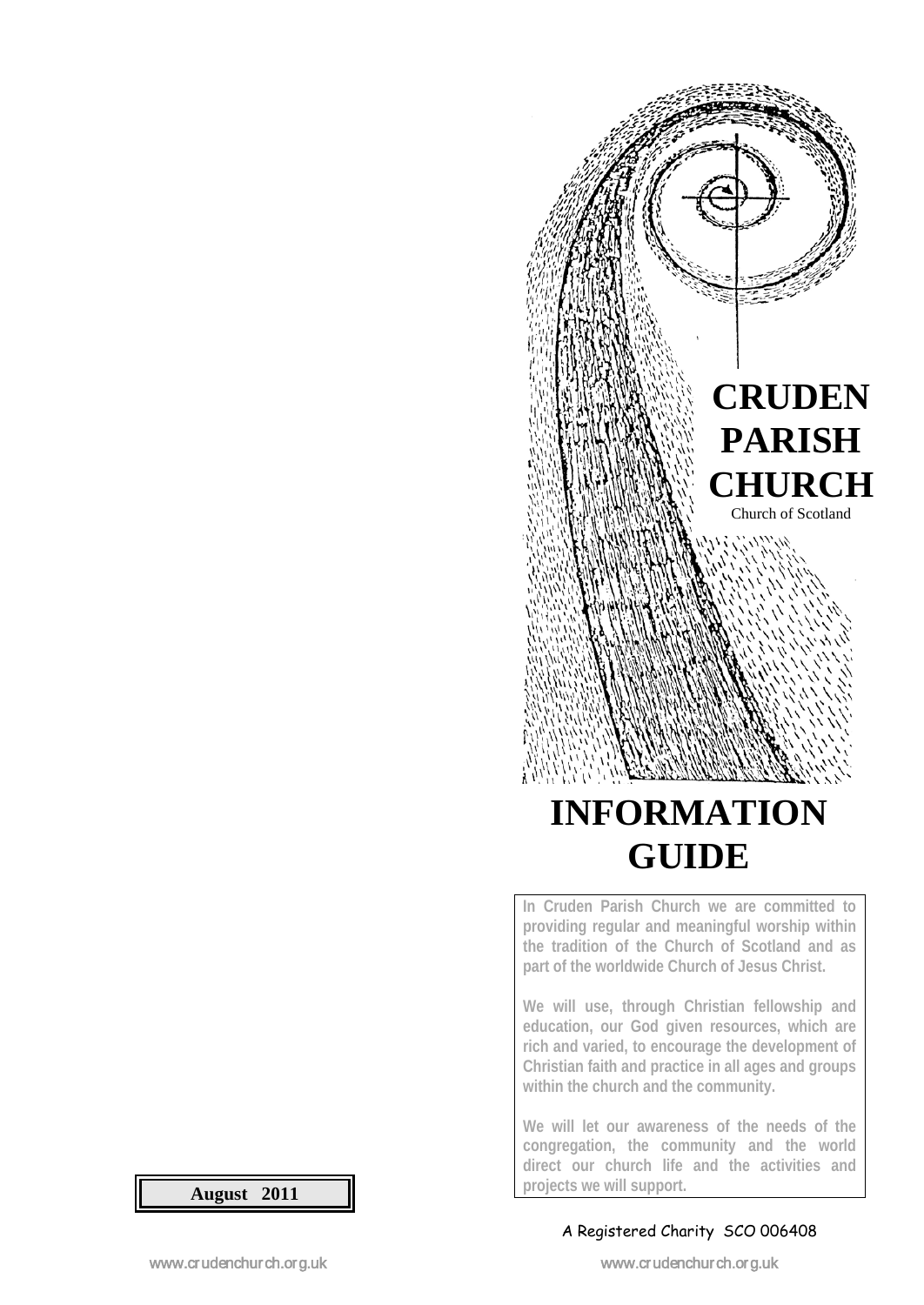

#### CRUDEN PARISH CHURCH

LOCATED OVER THE BISHOP'S BRIDGE FROM THE HATTON TO CRUDEN BAY ROAD VIA BRIDGEND

#### CHURCH SERVICES

*EVERY SUNDAY AT 10 am crèche available when the Junior Church meets*

*An opportunity is provided to chat over tea and coffee in the Hall after each morning service.*



## HOLY COMMUNION

The Sacrament of Holy Communion will be celebrated at

#### **10am in the Church**

on the last Sunday of

#### **SEPTEMBER NOVEMBER**

#### **JANUARY MARCH and MAY**



## CHURCH DIRECTORY

**Minister** Rev Rodger Neilson Tel 01779 841229 Email [minister@crudenchurch.org.uk](mailto:minister@crudenchurch.org.uk) 

**Session Clerk** Robert Esson 01779 812206

| <b>District Elders</b> |                         |  |
|------------------------|-------------------------|--|
| <b>Hatton</b>          | <b>Betty Forrester</b>  |  |
| "                      | <b>Beatrice Fawkes</b>  |  |
| Rural                  | Muriel Cantlay          |  |
| "                      | <b>Robert Petticrew</b> |  |
| <b>Peterhead</b>       | Sandy Smith             |  |
| Cruden Bay             | <b>Jack Young</b>       |  |
| "                      | Kate Clark              |  |
| "                      | <b>Betty May</b>        |  |

| <b>Treasurer</b>                             | Rosemary Pittendrigh            |  |  |
|----------------------------------------------|---------------------------------|--|--|
| <b>Church Officer</b>                        | David Singleton                 |  |  |
| <b>Bond Treasurer</b>                        | Muriel Cantlay                  |  |  |
| <b>WFO</b> Treasurer                         | Annette Garden                  |  |  |
| <b>Roll Keeper</b>                           | Mary McNaughtan                 |  |  |
| <b>Presbytery Elder</b>                      | Robert Esson                    |  |  |
| <b>Child Protection</b>                      | Kathleen Craig                  |  |  |
| Life & Work                                  | Isobel Young                    |  |  |
| Christian Aid                                | Rosemary Pittendrigh            |  |  |
| Junior Church Katherine Hyman                |                                 |  |  |
| Communion                                    | Wilma Moir                      |  |  |
| Guild                                        | Rosemary Pittendrigh            |  |  |
| <b>Flowers</b>                               | <b>Betty Forrester</b>          |  |  |
| <b>Cleaning Co-ordinator</b> Beatrice Fawkes |                                 |  |  |
| <b>Old Church Teas</b>                       | Wilma Mor                       |  |  |
| <b>Church Walks</b> Robert Petticrew         |                                 |  |  |
| <b>Transport Co-ordinators</b>               |                                 |  |  |
| Hatton                                       | <b>Beatrice Fawkes</b>          |  |  |
|                                              | Cruden Bay Rosemary Pittendrigh |  |  |
| <b>Press Officer</b>                         | <b>Mary Bratton</b>             |  |  |
| <b>Missionary Correspondent Betty May</b>    |                                 |  |  |
| <b>Organist</b><br>Stephen Calder            |                                 |  |  |

| <b>Committee Conveners</b>     |                        |                |  |
|--------------------------------|------------------------|----------------|--|
| <b>Finance</b>                 | Rosemary Pittendrigh   |                |  |
| <b>Property</b>                | Robert Esson           |                |  |
| Social                         | <b>Betty Forrester</b> |                |  |
| <b>Education &amp; Worship</b> |                        | John Lamb      |  |
| Membership & Outreach          |                        | Kathleen Craig |  |
| <b>District Elders</b>         | Jack Young             |                |  |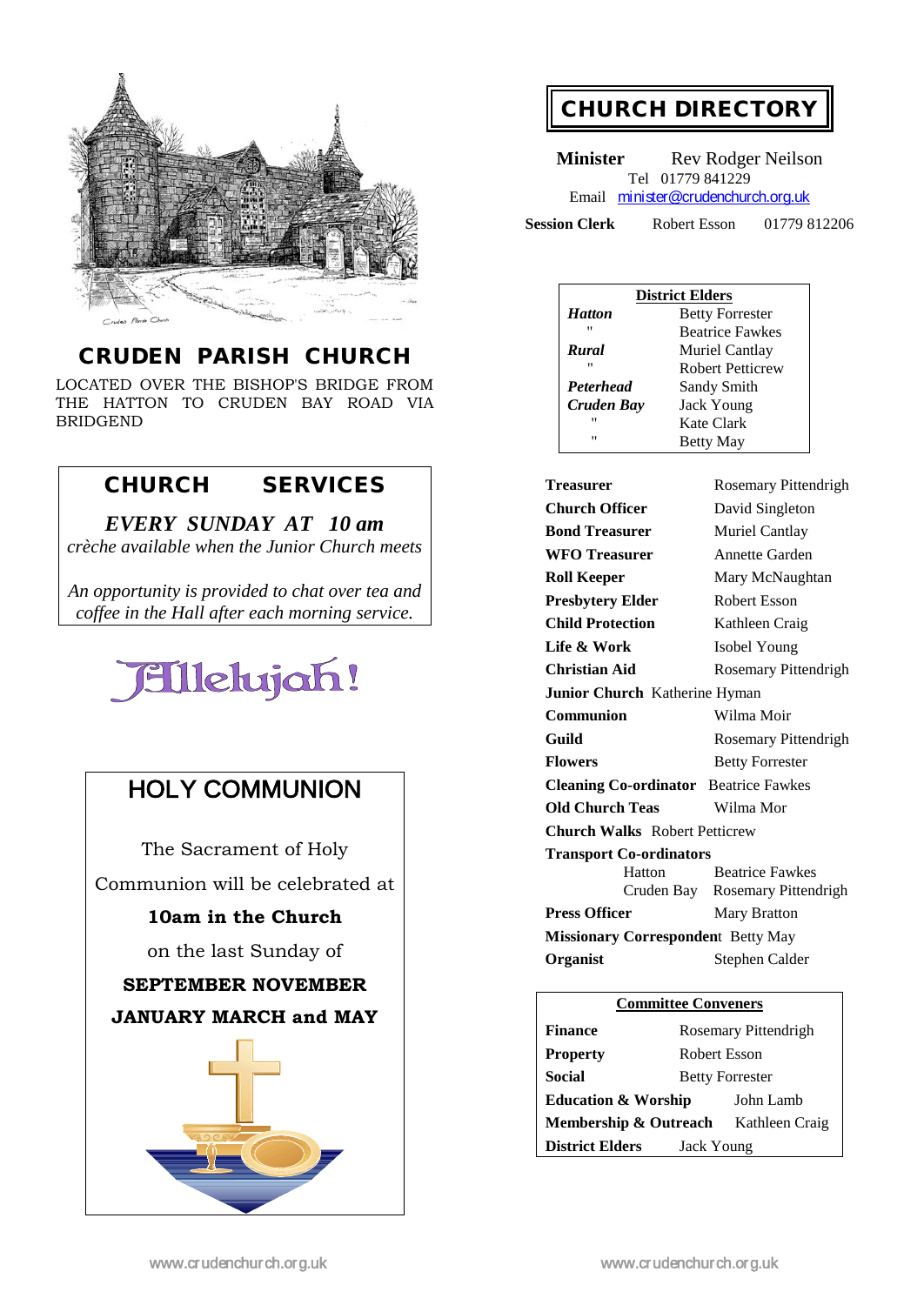## CRUDEN CHURCH WALKS

A Walking Group enjoy a series of Sunday or Saturday walks from March to October. The intention is quite simply to enjoy, in the company of like-minded people, some of the many walks and scenery of North East Scotland.



The walks are not too long, especially those on Sundays and do not usually involve any gradients of any significant steepness. It does not matter whether you come to just one walk or all the walks, you will be most welcome. On days of longer walks, shorter walks are often offered as an alternative. A leaflet detailing the planned walks is available.

# COFFEE AND CHAT

(with homemade pancakes)

in the Church Hall on the first Wednesday of the month from September to April at 10.30 am to 12 noon

ALL ARE WELCOME



A number of church members meet monthly over the winter to view and then discuss DVDs on themes relevant to faith and life. Details of and reports from the meetings are to be found in the church magazine.

# From the Minister

**This leaflet has been prepared to provide an opportunity for those who stay in the parish to learn something about a congregation which plays a part in the lives of more than 500 people, some of whom will be your neighbours and friends.**

**If there is anything more you want to find out, please contact the relevant person as listed in the following pages or myself. We would be delighted to answer your questions.**

**Perhaps you might even want to keep this leaflet handy so that you might refer to it whenever you want to check some information about the church at a later date.**

*Rodger Neilson*

Minister

## The Minister

is available to anyone in the parish who would wish to speak with him. It is best to phone first to arrange a mutually suitable time. Contact him

 on *01779 841229* or at *minister@crudenchurch.org.uk*

Families who have someone in hospital should inform the minister if they wish a visit to be made.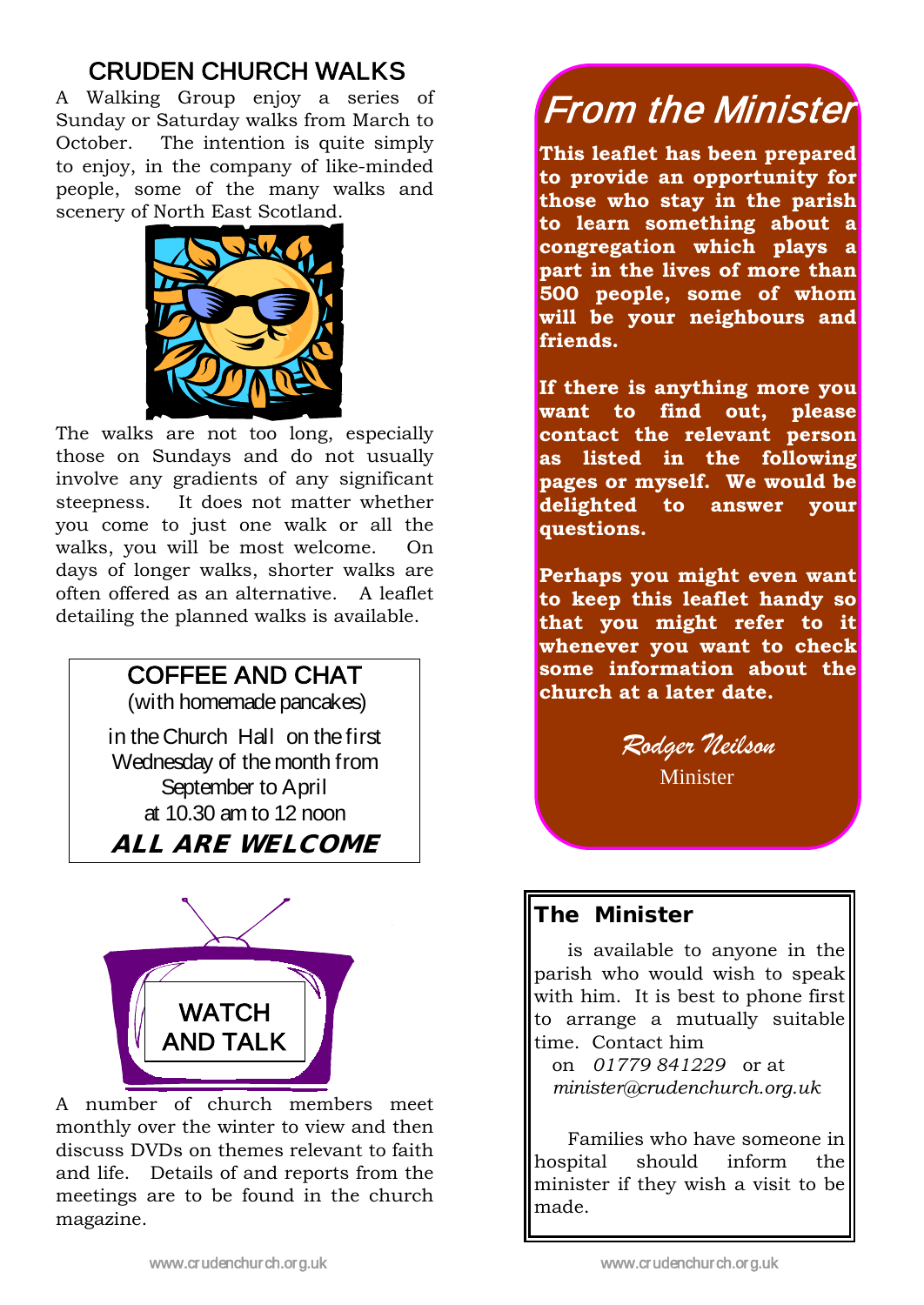# THE KIRK SESSION

The responsibility of spiritual oversight of the congregation lies with the elders who together, with the minister, form the Kirk Session. The Session meets usually on the third Monday of a month. The Session Clerk is Mr Robert Esson



Serving on the Session's 6 committees, as well as the elders, are 9 people elected by the congregation at the Annual Stated Meeting in March. 3 of the 9 retire each year but are eligible for re-election.

**CONTACT : Mr Esson on 812206**

## BIBLE STUDY

*Bible Study is at the heart of Christian Life.*

Enquiries will be welcome from anyone interested in Bible Study. The monthly Bulletin will give details when courses begin.



Let us know what you would be interested in.

**CONTACT : The Minister on 841229**

## THE BULLETIN

Each month apart from July and August, our Church magazine is delivered to the homes of all our members, keeping them informed of what is happening



in our congregation and in the church at large. We are happy to deliver the magazine to non-members who would like to receive a copy of the Bulletin.

## BOYS' BRIGADE

Attached to Cruden Church is a company of the Boys' Brigade. Boys in Primaries 2 3 and 4 are eligible for membership of the Anchor Boys. Boys in Primaries 5, 6 and 7 can join the Junior Section. There is no Company Section for older boys.



#### Cruden Boys' Brigade

Under the captaincy of Mr Colin Skinner, the Company meets in Port Erroll School. Anchor Boys are led by Mrs Alison Neilson and the Junior Section is led by Mr Colin Skinner. Both sections meet on a Wednesday evening from 6.30 pm to 7.30 pm.

 *both Cruden Bay and Hatton:Not affiliated to the Church but with whom we have good links are the following organisations with units in* 

#### RAINBOWS

For girls of 5 and 6 years of age

### **BROWNIES**

For girls aged 7 to 10

### GIRL GUIDES

For girls aged 10 to 15.



For more infromation on these, contact District Commissioner Marie Fulton on 812384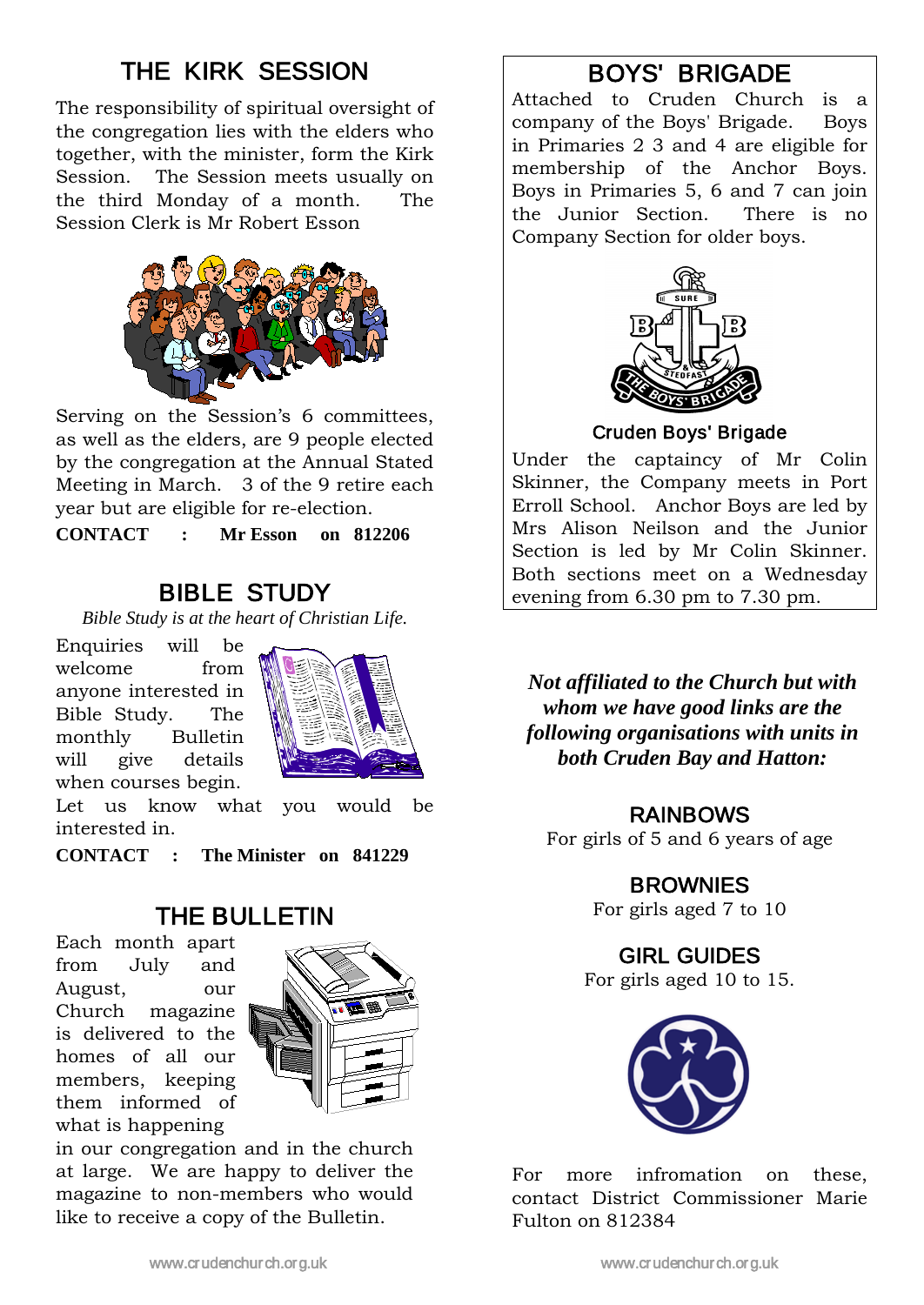## BAPTISMS

Children are baptised in Cruden Church according to the regulations of the Church of Scotland which requires that one or both parents are members or have expressed a sincere desire to join the church.

## WEDDINGS

Couples, whether members or not, are welcome to have their wedding service in the Church. Couples should contact the



minister to agree a

which gives information about weddings in Cruden Church.

## FUNERALS

The Church is available for funerals. Hymn books (or, in the case of a requested hymn not being in the hymn book, duplicated hymn sheets) are available for use.

## OLD RECORDS

For those engaged in ancestor research, it should be noted that Cruden Church has no records going back to the early 20th century. We have fulfilled the duty to hand over all records over 50 year old to the Scottish Records Office.

## FLOWER CALENDAR

Members are invited to sign their names on the Flower Calendar in the Church Welcome Area if they would like to place the flowers on the Communion Table on any particular Sunday.





# THE GUILD

The members of our Guild meet over the winter once a month - the last Monday at 7.30 pm in the Old Church Hall. Each winter a varied syllabus of meetings is organised by the committee, whose Convener for 2011/2012 is Mrs Rosemary Pittendrigh. In April each year a sponsored walk fundraiser is organised. The Guild happily arranges transport for anyone who would like to attend any of their meetings.



## CHURCH FABRIC

Property Reports, commissioned in accordance with a scheme laid down by the General Assembly, have indicated the need to meet substantial costs in bringing our properties up to a satisfactory standard. Our Fabric Fund would always benefit from any donations which would be gratefully received. They should be clearly marked for the Fabric Fund.



Currently, the Church is trying to make long overdue improvements to the sanctuary windows and, through fundraising and grant applications, is intending to replace the windows as monies become available.